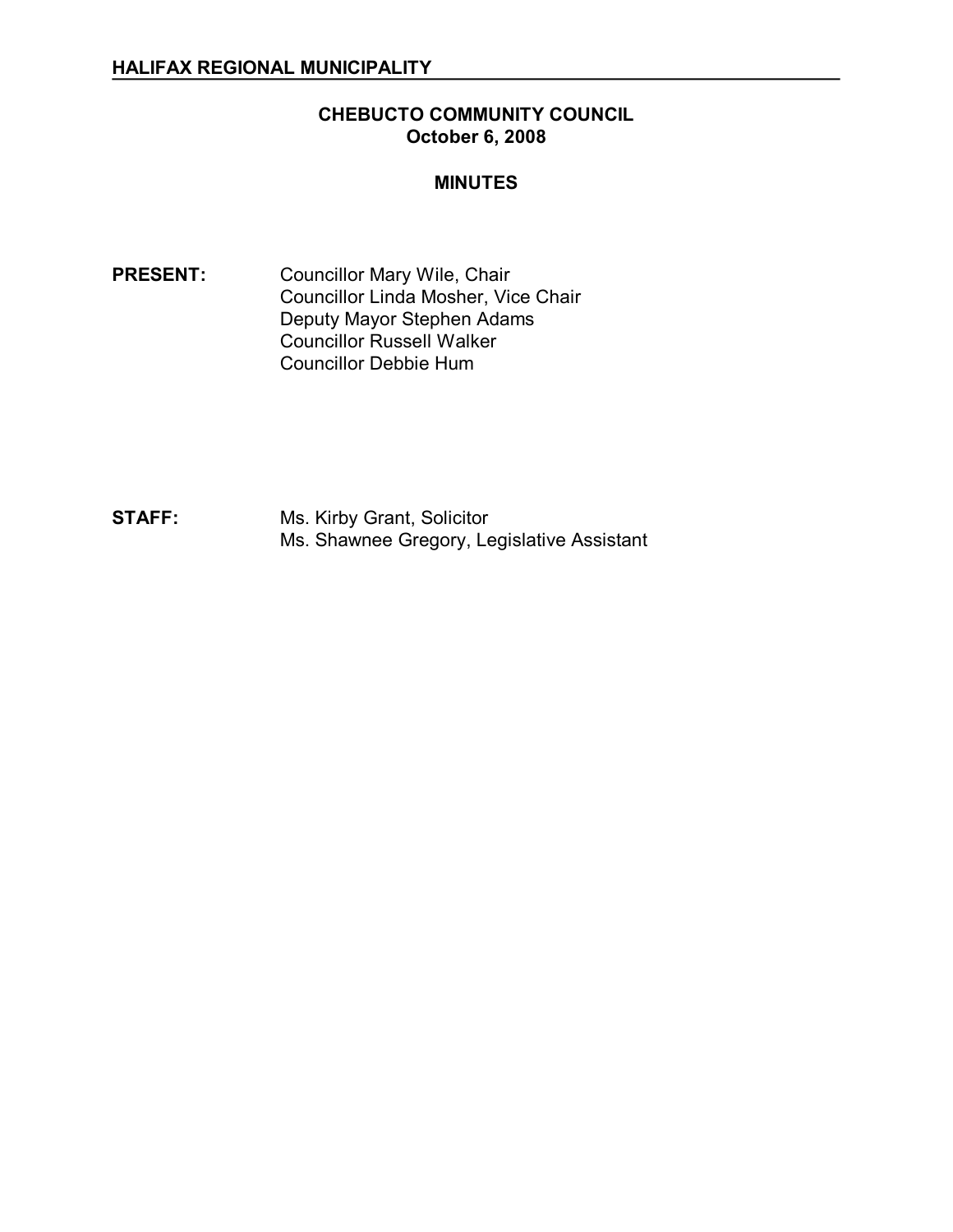# TABLE OF CONTENTS

2

| 1.               |                                                                                                                                                                                                                                                                                                                                                                                                           |  |
|------------------|-----------------------------------------------------------------------------------------------------------------------------------------------------------------------------------------------------------------------------------------------------------------------------------------------------------------------------------------------------------------------------------------------------------|--|
| 2.               |                                                                                                                                                                                                                                                                                                                                                                                                           |  |
| 3.               | APPROVAL OF THE ORDER OF BUSINESS AND APPROVAL OF<br>ADDITIONS AND DELETIONS                                                                                                                                                                                                                                                                                                                              |  |
| $\overline{4}$ . | BUSINESS ARISING OUT OF THE MINUTES  4<br>4.1<br>4.1.1 Tremont Park Alternate Main Entrance  4<br>4.1.2 Sherbrooke Stormwater Flooding Issues  4                                                                                                                                                                                                                                                          |  |
| 5.               |                                                                                                                                                                                                                                                                                                                                                                                                           |  |
| 6.               |                                                                                                                                                                                                                                                                                                                                                                                                           |  |
| 7.               |                                                                                                                                                                                                                                                                                                                                                                                                           |  |
| 8.               | 8.1<br>8.1.1 Case 01124: Second Amending Development Agreement -                                                                                                                                                                                                                                                                                                                                          |  |
|                  | 8.2                                                                                                                                                                                                                                                                                                                                                                                                       |  |
| 9.               | CORRESPONDENCE, PETITIONS AND PRESENTATIONS  5<br>9.2<br>9.3<br>9.3.1 Neighbourhood Traffic Issues on Crown Drive, Keating Road and<br>Fenerty Road - Mr. Greg Baker and Mr. Dan McNeil 6                                                                                                                                                                                                                 |  |
| 10.              | 10.1.1 Follow up From The Variance Hearing For 45 Amirault Court -<br>10.1.2 Crown Drive - Request for Speed Humps - Councillor Mosher 7<br>10.1.3 Intersection of Herring Cove Road and Purcell's Cove Road -<br>10.1.4 Crosswalk at the Armdale Rotary - Quinpool Leg - Request for<br>Lights or RA5 - Councillor Mosher  8<br>10.1.5 Seawall Restoration - Regatta Point and Sir Sandford Fleming Park |  |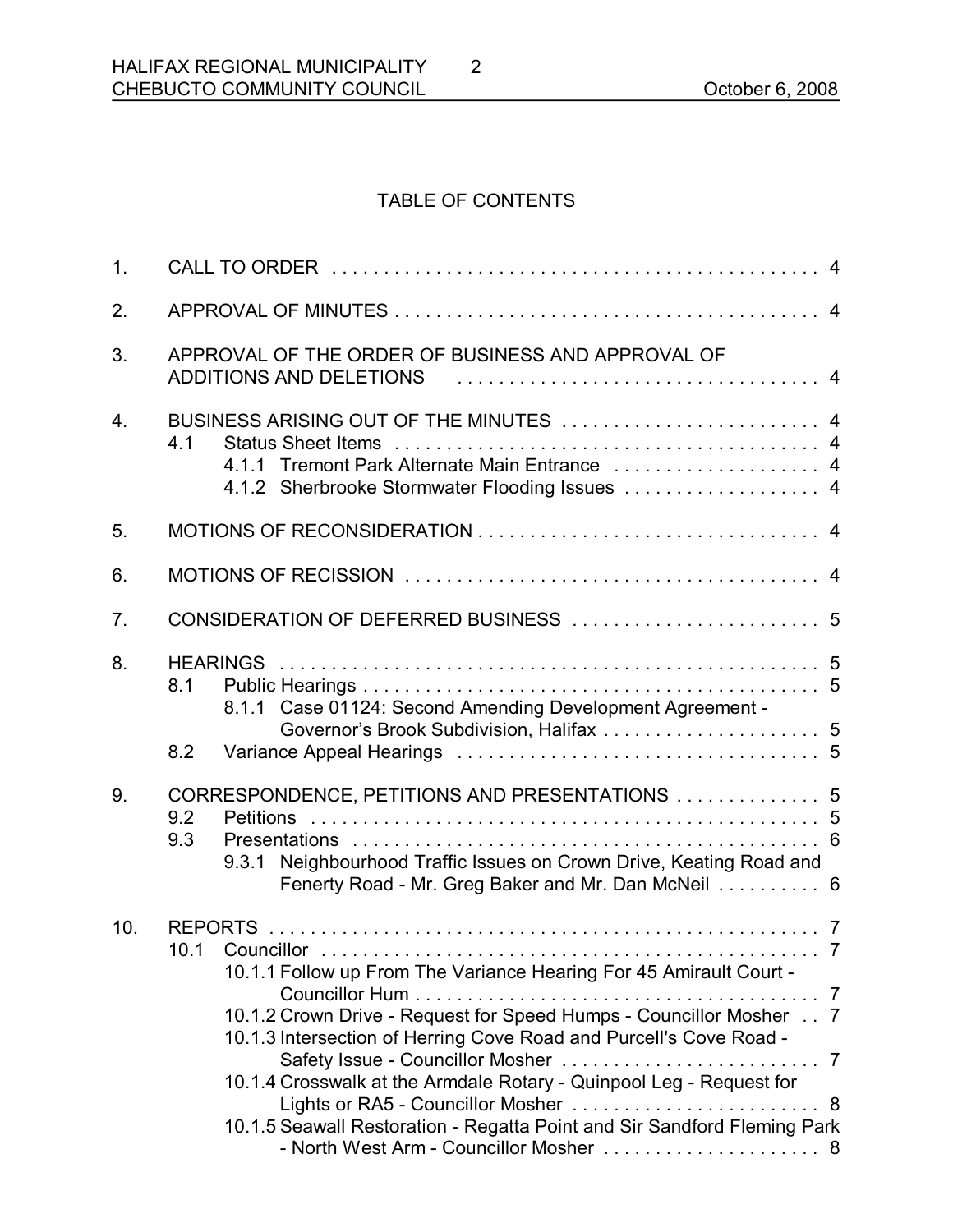# HALIFAX REGIONAL MUNICIPALITY CHEBUCTO COMMUNITY COUNCIL CHEBUCTO COMMUNITY COUNCIL

3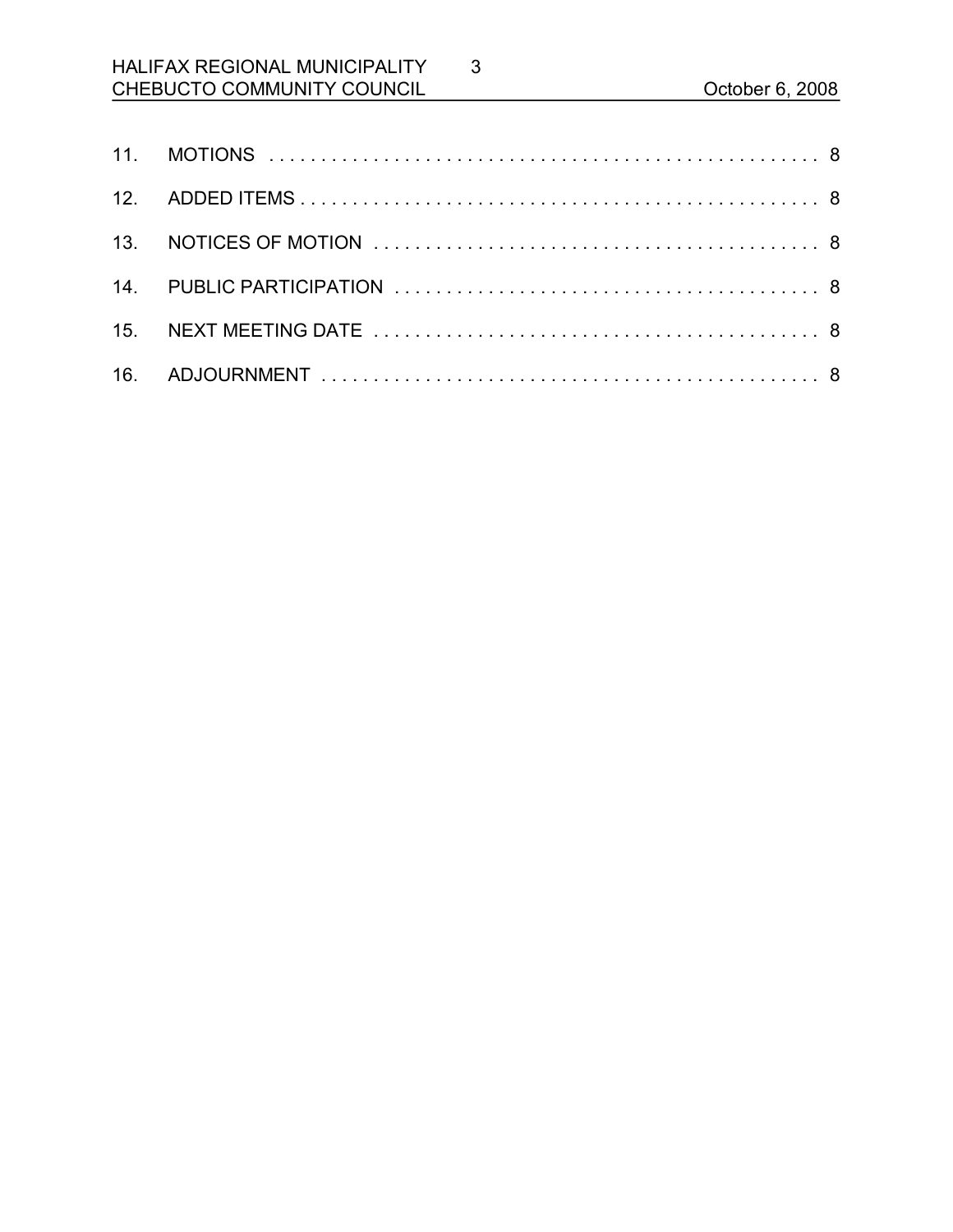# **1. CALL TO ORDER**

The Chair called the meeting to order at 7:03 p.m.

## **2. APPROVAL OF MINUTES September 8, 2008**

**MOVED by Councillor Walker, seconded by Councillor Hum, that the minutes of September 8, 2008, as presented, be approved. MOTION PUT AND PASSED.** 

## **3. APPROVAL OF THE ORDER OF BUSINESS AND APPROVAL OF ADDITIONS AND DELETIONS**

#### **Additions:**

- 9.3 Presentations:
- 9.3.1 Neighbourhood Traffic Issues on Crown Drive, Keating Road and Fenerty Road -Mr. Greg Baker and Mr. Dan McNeil

Councillor Mosher requested that item 10.1.2 be moved after item 9.3.1 as it dealt with the same issue. The Community Council agreed.

#### **4. BUSINESS ARISING OUT OF THE MINUTES:**

#### **4.1 Status Sheet Items:**

# **4.1.1 Tremont Park Alternate Main Entrance**

Councillor Hum advised that there had still been no response from staff. She indicated that she would like this item to remain on the Status Sheet.

#### **4.1.2 Sherbrooke Stormwater Flooding Issues**

Councillor Humrequested a revised report regarding the Sherbrooke Stormwater Flooding issues. She stated that she had received correspondence from legal staff advising that HRM could not contact the adjacent property owner as there was no solid proof that work being done on their land had increased the flooding; noting that it was possible that the problem was coming from a larger source. She indicated that correspondence had also stated that HRM should continue to make changes to the street in the form of catch basins and grading to address safety concerns.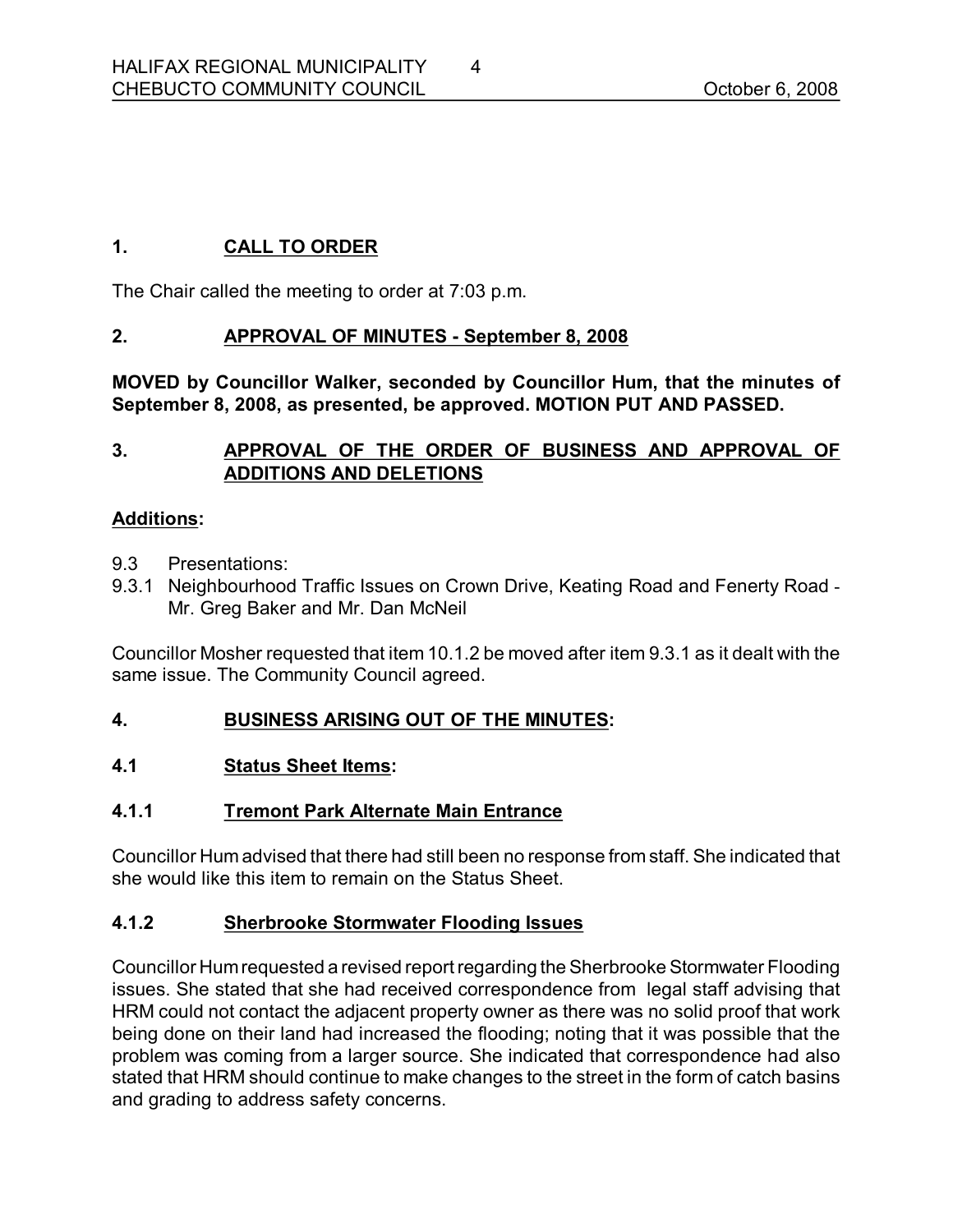Councillor Hum would like a report to come forward containing the above noted information in order to keep all information on record.

5

She indicated that she would like this item to remain on the Status Sheet.

#### **5. MOTIONS OF RECONSIDERATION NONE**

- **6. MOTIONS OF RECISSION NONE**
- **7. CONSIDERATION OF DEFERRED BUSINESS NONE**
- **8. HEARINGS:**
- **8.1 Public Hearings**

#### **8.1.1 Case 01124: Second Amending Development Agreement Governor's Brook Subdivision, Halifax**

C A report dated July 24, 2008 was submitted.

Ms. Randa Wheaton, Senior Planner, presented the report on Case 01124; noting that the proposal did fit in with the Municipal Planning Strategy guidelines.

The Chair called for those wishing to speak for or against Case 01124: Second Amending Development Agreement - Governor's Brook Subdivision, Halifax.

**Mr. Brian Harvey, Development Manager of Armco Communities**, spoke on behalf of the proponent and property owner. He wished to thank HRM Planning staff; noting that the amendment would help keep cars from being parked on the street which would maintain a better functionality for the subdivision and aid HRM with snow removal.

The Chair called three times for additional speakers. Hearing none, the following motion was placed:

**MOVED BY Councillor Walker, seconded by Councillor Mosher, that the public hearing be closed. MOTION PUT AND PASSED.** 

**MOVED BY Deputy Mayor Adams, seconded by Councillor Walker, that Chebucto Community Council:**

- **1. Approve the Second Amending Agreement, as contained in Attachment A of the staff report dated July 24, 2008, to modify the maximum permitted driveway width; and**
- **2. Require that the Second Amending Agreement be signed within 120 days, or any extensionthereof granted by Council on request of the applicant, from the date of final approval by Council and any other bodies as necessary,**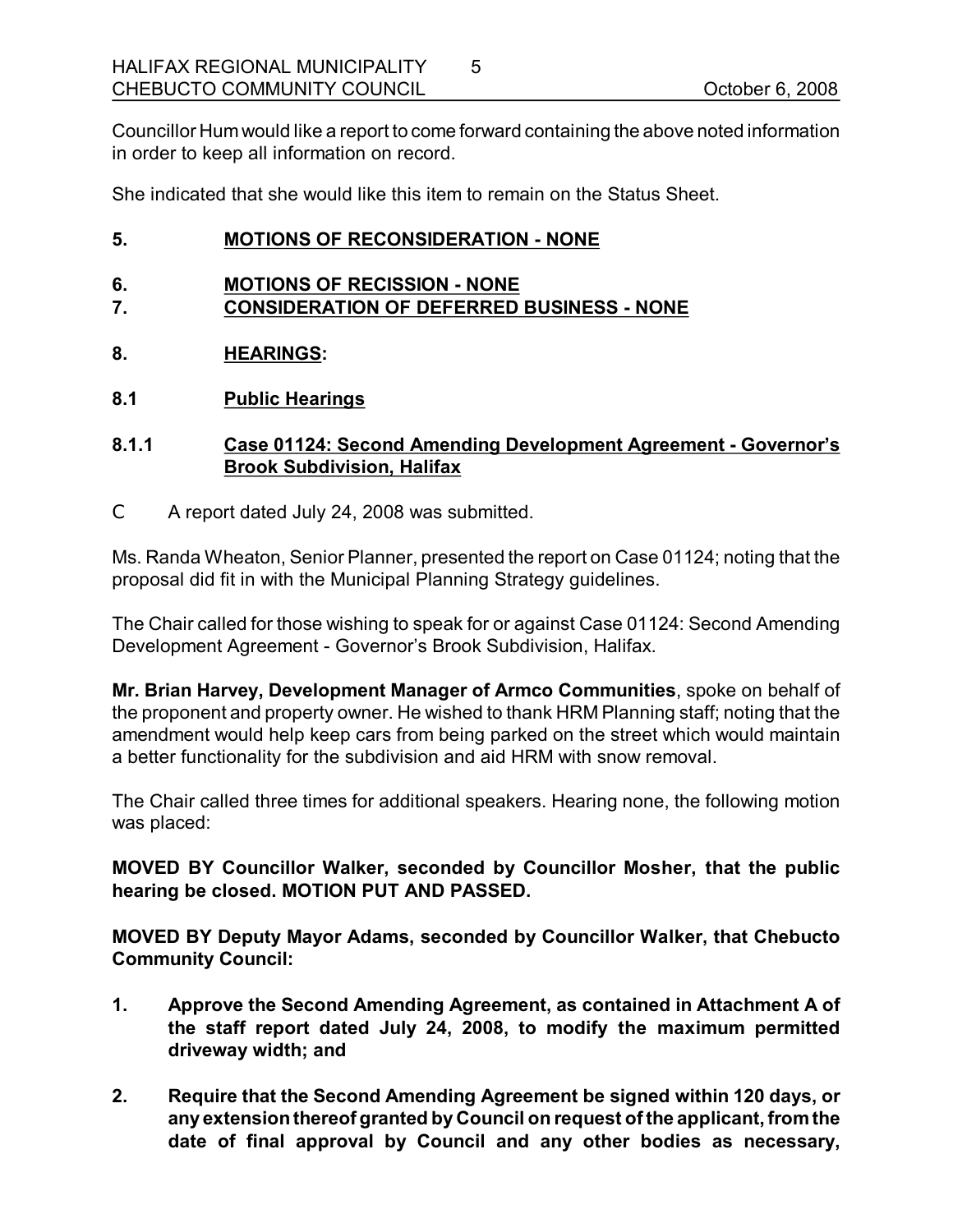**whicheveris later; otherwise this approval will be void and obligations arising hereunder shall be at an end.** 

#### **MOTION PUT AND PASSED.**

- **8.2 Variance Appeal Hearings None**
- **9. CORRESPONDENCE, PETITIONS AND PRESENTATIONS: None**
- **9.2 Petitions: None**
- **9.3 Presentations :**

#### **9.3.1 Neighbourhood Traffic Issues on Crown Drive, Keating Road and Fenerty Road Mr. Greg Baker and Mr. Dan McNeil**

C A copy of the presentation was circulated.

**Mr. Daniel McNeil, Crown Drive**, advised the Community Council that he had concerns for the safety of local pedestrians, particularly children, on Crown Drive, Keating Road and Fenerty Road. He indicated that he would like HRM to do a traffic study on the area. Highlights of Mr. McNeil's presentation were as follows:

- C Over 150 years ago Crown Drive was constructed for non residential use;
- $C \t{I}$  It became residential in the 1920's:
- C When Crown Drive was paved in the 1960's no sidewalks or curbs were installed;
- C There was low traffic flow on Crown Drive until approximately 1988 when it was opened up to Brook Street and to access from the rapidly growing Fairmont Subdivision;
- C Two new condominiums are now under construction and the parking garages for both buildings will empty on to the intersection of Crown Drive and Brook Street which is an already busy intersection;
- C A portion of Crown Drive is still owned by CN railway as abandoned tracks are located behind the road;
- C There are two schools in the area;
- C As there are no sidewalks, children must navigate narrow streets, parked cars and snowbanks in the winter time during their walk to school.

**Mr. Brian Baker, Crown Drive**, continued the presentation. The following highlights were noted:

- C Local residents often witness people speeding in the area where the posted limit is 50;
- C Parking is permitted on the north portion of Crown Drive, however, construction workers take up the majority of spaces inhibiting police from monitoring the intersection;
- C Approximately 2568 cars travel through the intersection on a daily basis;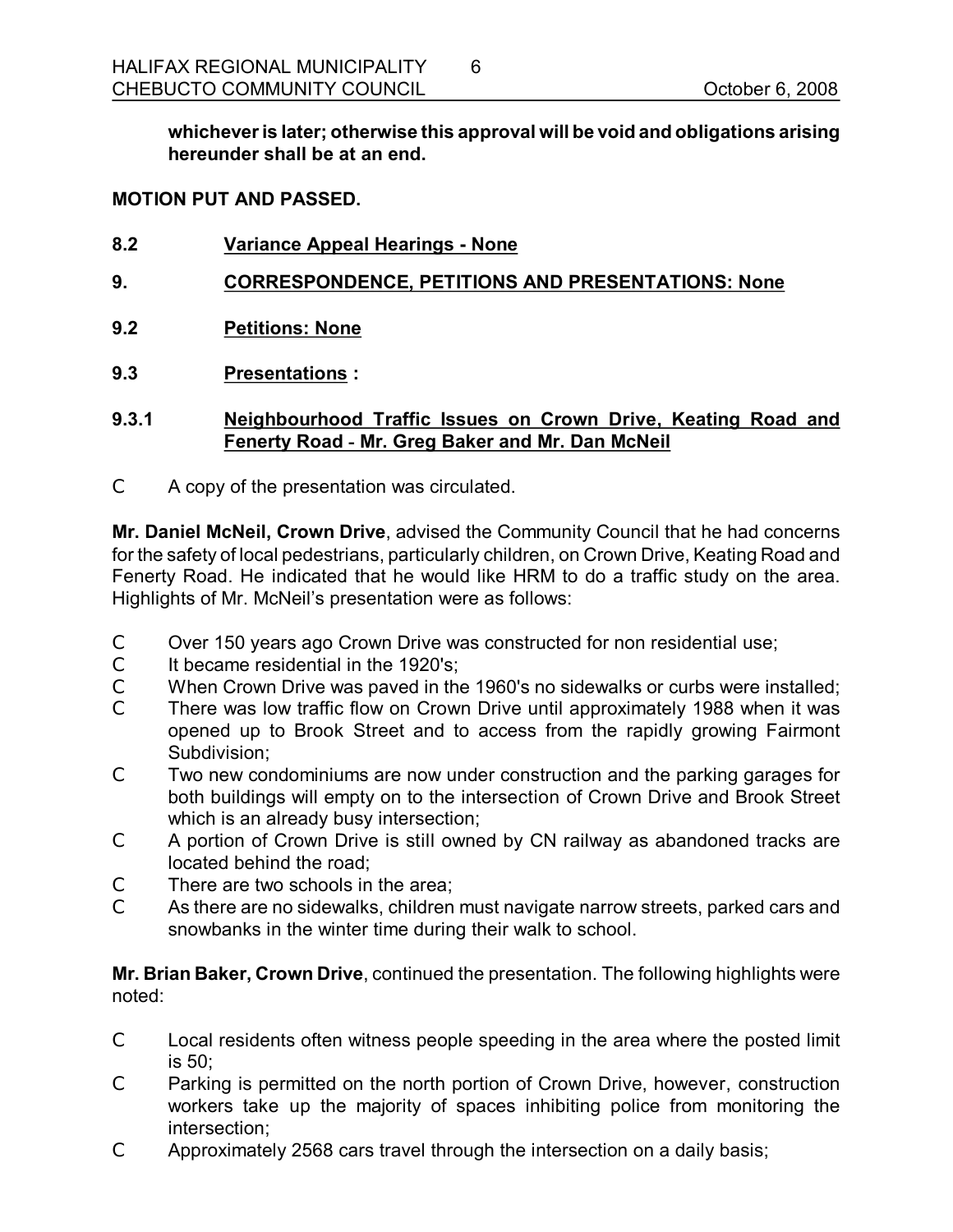- C There are 15 multi unit apartment buildings in the area;
- C A new playground was being built by the busy intersection;
- C The volume of traffic on Crown Drive may not be as large of a problem as the narrowness of the street.

7

In closing, the gentlemen requested an HRM funded traffic study.

## **10.1.2 Crown Drive Request for Speed Humps Councillor Mosher**

**MOVED BY Councillor Mosher, seconded by Deputy Mayor Adams, that Chebucto Community Council request a traffic study and staff report from HRM engineering staff that includes but is not limited to:**

- **1. Street width and geometry, present and projected traffic volumes, pedestrian traffic, a proposal for a potential solution with regards to safety and that the report should be authored and signed by a licensed, professional traffic engineer; and**
- **2. That a request for speed bumps on Crown Drive be given consideration.**

Councillor Mosher advised that this came as a result of ongoing traffic issues on Fenerty Road, Crown Drive and Keating Road. She stated that high volumes of traffic posed a safety concern for children walking to school and that there was limited parking due to the narrowness of these streets, continuous development and a potential new active transportation trail where the CN railway was previously located. Councillor Mosher also wished to know the status of HRM potentially buying the land from CN.

#### **MOTION PUT AND PASSED.**

- **10. REPORTS:**
- **10.1 Councillor:**

# **10.1.1 Follow up From The Variance Hearing For 45 Amirault Court Councillor Hum**

Councillor Hum advised that this issue was in reference to the public hearing which had taken place at the June 9, 2008 meeting. She stated that Mr. Trevor Creaser, Development Officer, had advised that, upon having staff research the area, there were no setback violations on Amirault Court with regards to fireplace inserts.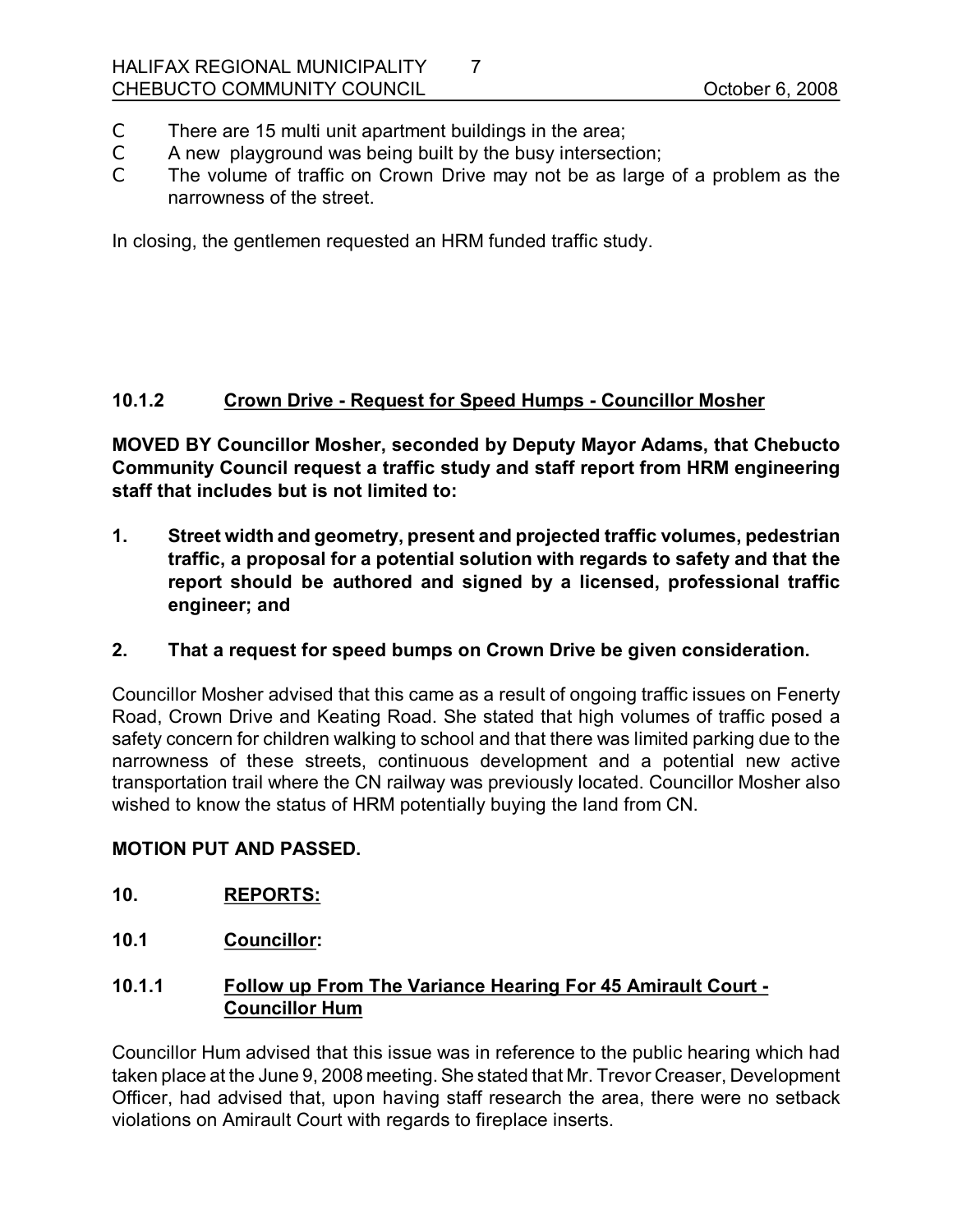# **10.1.3 Intersection of Herring Cove Road and Purcell's Cove Road Safety Issue Councillor Mosher**

8

Councillor Mosher advised that she had received an e-mail from staff regarding this issue which she would submit to the Legislative Assistant; noting that she was not satisfied with staff's answer. She indicated that the issue stemmed from the traffic flow at the intersection of Herring Cove Road and Purcell's Cove Road during peak times; advising that vehicles on Purcell's Cove Road were not getting a chance to merge and get into the queue which was causing traffic jams, aggressive driving and accidents. She stated that staff had advised that the removal of signal lights had not caused this problem as there had always been a traffic issue at this intersection and that the Chebucto Road project should help to alleviate the back log of traffic.

Councillor Mosher requested that this item be added to the Status Sheet and that a further review of this intersection take place pending the completion of the reversing lanes project on Chebucto Road.

## **10.1.4 Crosswalk at the Armdale Rotary Quinpool Leg Request for Lights or RA5 Councillor Mosher**

Councillor Mosher advised that many residents had reported almost being hit by cars while trying to cross the Armdale Roundabout.

**MOVED BY Councillor Mosher, seconded by Deputy Mayor Adams, that Chebucto CommunityCouncil request that an RA5 push buttoncrosswalk orlights be installed at the intersection of the Armdale Roundabout/Quinpool intersection for safety reasons. MOTION PUT AND PASSED.** 

# **10.1.5 Seawall Restoration Regatta Point and Sir Sandford Fleming Park North West Arm - Councillor Mosher**

Councillor Mosher stated that she was aware that this information was already available, however, she would like it all to be included in one report regarding the deterioration of the sea wall so that it could be forwarded on to concerned residents.

**MOVED BY Councillor Mosher, seconded by Deputy Mayor Adams, that Chebucto Community Council request a staff report on the rising sea levels in the North West Arm and HRM's remediation plan for both the Regatta Point and Sir Sandford Fleming sea walls. MOTION PUT AND PASSED.** 

- **11. MOTIONS NONE**
- **12. ADDED ITEMS NONE**
- **13. NOTICES OF MOTION NONE**